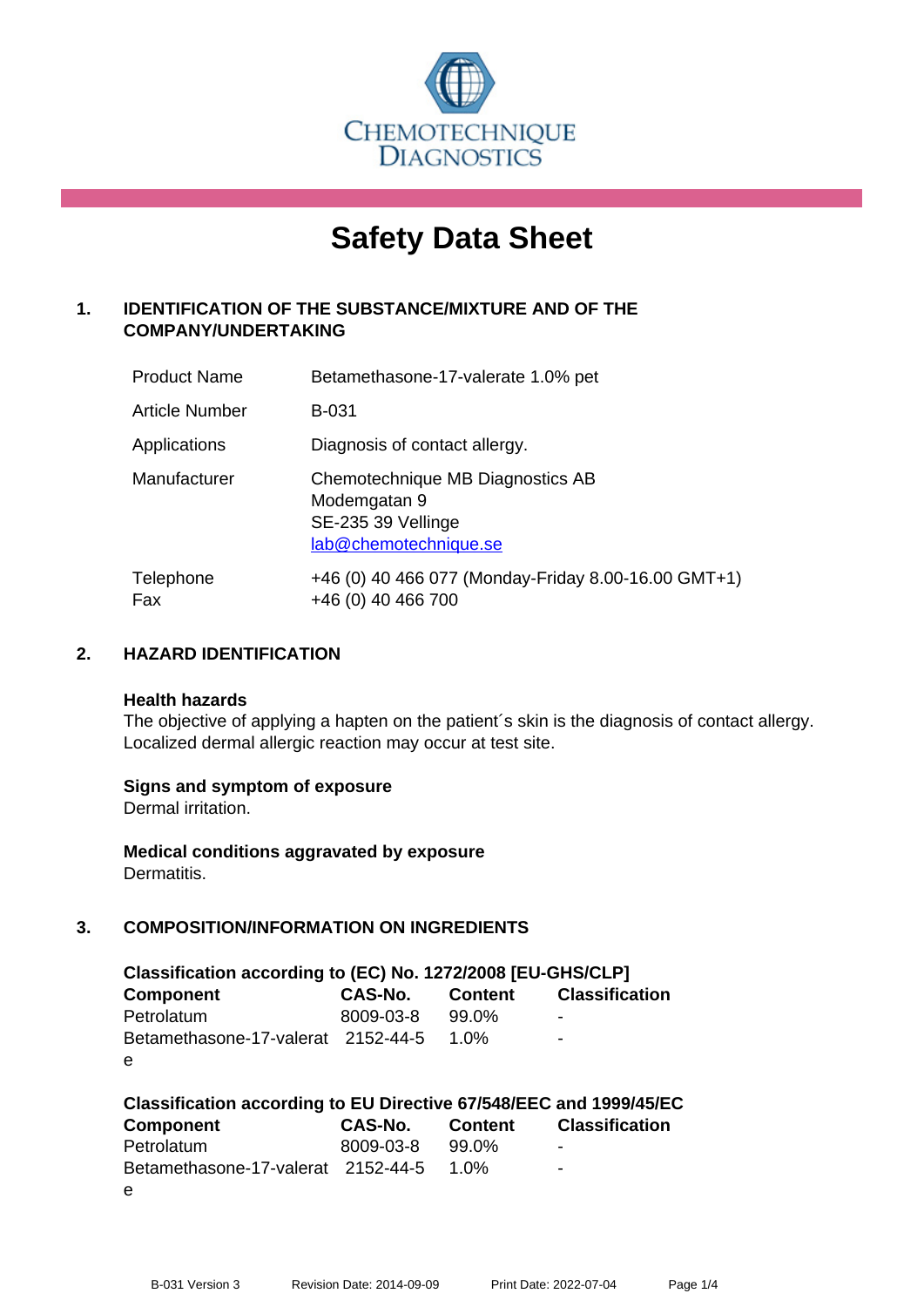## **4. FIRST AID MEASURES**

## **Emergency and first aid procedures**

Obtain medical attention.

## **5. FIRE-FIGHTING MEASURES\***

#### **Suitable extinguish media**

CO2, powder or water spray. Fight larger fires with water spray or alcohol resistant foam.

## **For safety reasons unsuitable extinguishing agents**

Water with full jet.

## **Special protective equipment for fire-fighters**

Wear self-contained respiratory protective device. Wear fully protective suit.

\*Data is shown for petrolatum only

## **6. ACCIDENTAL RELEASES MEASURES**

**Steps to be taken if material is released or spilled** Contain and place in a closed container.

# **7. HANDLING AND STORAGE**

**Precautions to be taken in handling and storage** Store dark at 5-8°C. Avoid extended exposure to light. FOR EXTERNAL USE ONLY.

# **8. EXPOSURE CONTROLS/PERSONAL PROTECTION**

**Respiratory protection** Not required.

**Ventilation** Local exhaust.

**Protective gloves** Disposal gloves.

#### **Eye protection** Not required with normal use.

## **Work/Hygienic practices**

Wash hands after each use.

## **9. PHYSICAL AND CHEMICAL PROPERTIES**

Odour **Odourless** 

Appearance Ivory White Semi-solid

Melting point\* 50-55° C Flash point\*  $>100^{\circ}$ C

Boiling point\* No data available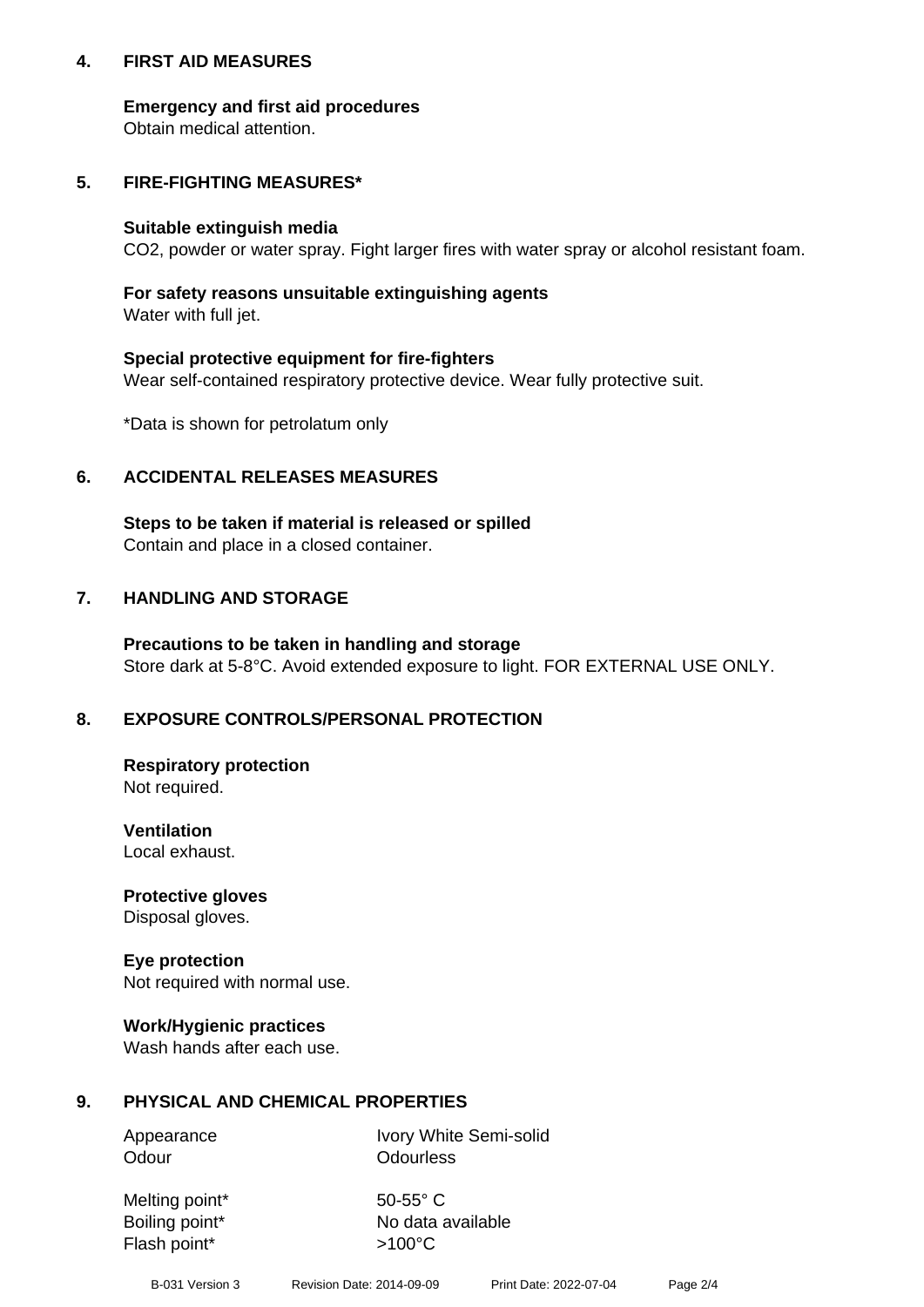Density\* No data available. Solubility in/Miscibility with Water\*

Self ignition\* Product does not self ignite. Danger of explosion\* Product does not present an explosion hazard. Insoluble

\*Data is shown for petrolatum only

## **10. STABILITY AND REACTIVITY**

#### **Incompability**

May react with strong oxidizing agents.

## **Stability**

Stable at recommended storage conditions.

#### **Hazardous byproducts**

Combustion may generate CO, CO2 and other oxides.

**Hazardous polymerization**

Will not occur.

## **11. TOXICOLOGICAL INFORMATION**

No data available.

## **12. ECOLOGICAL INFORMATION**

No data available.

## **13. DISPOSAL CONSIDERATIONS**

#### **Waste disposal method**

Comply with federal, state/provincial and local regulation.

## **14. TRANSPORT INFORMATION**

Not dangerous goods.

## **15. REGULATORY INFORMATION**

The classification is according to the latest editions of the EU lists, and extended by company and literature data.

## **16. OTHER INFORMATION**

## **Text of H-statements and R-phrases mentioned in Section 3**

Pharmaceutical quality of tested hapten is confirmed by Chemotechnique Diagnostics according to validated analytical methods. Hapten passed test according to GMP standards.